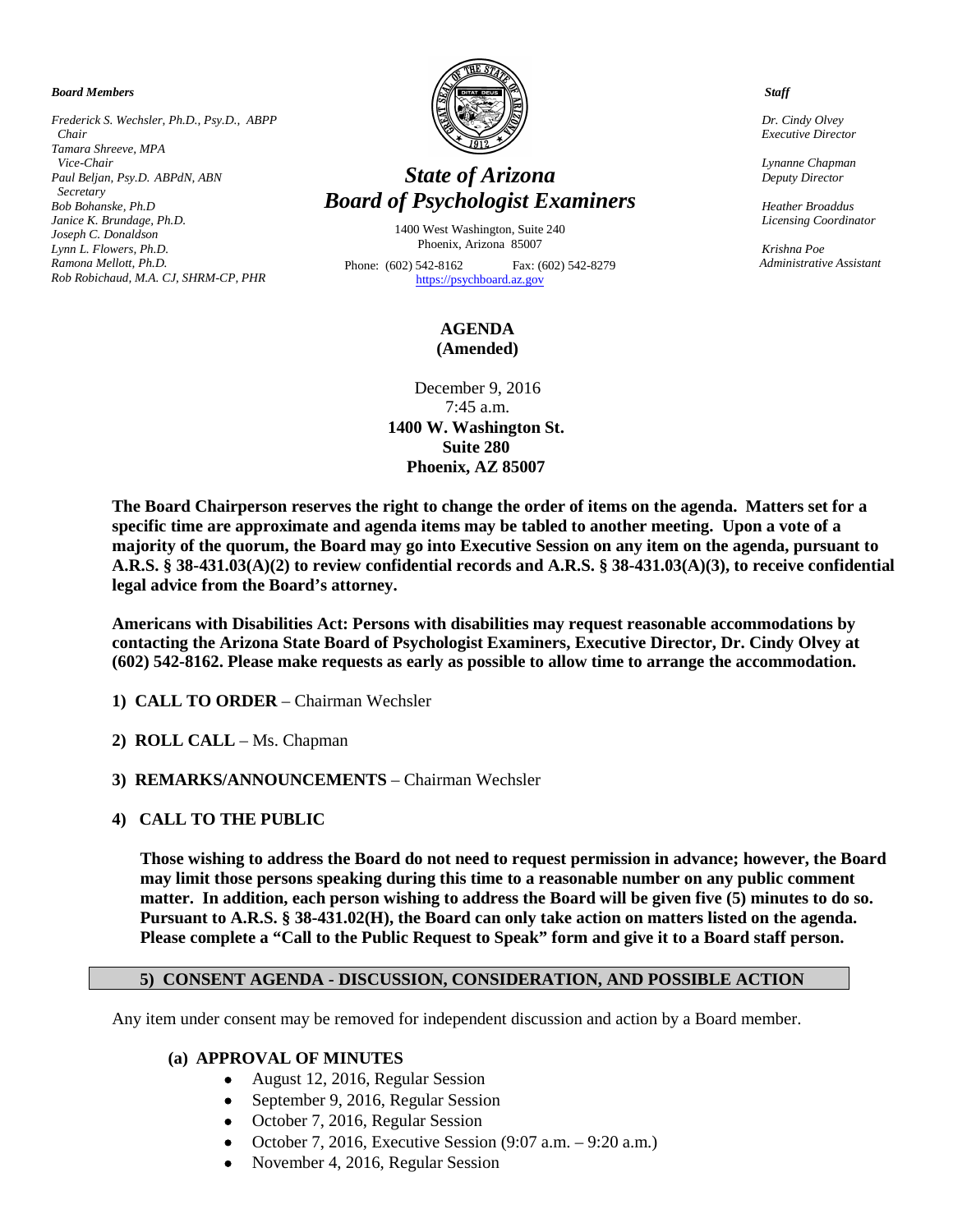## **(b) DISCUSSION/DECISION REGARDING PSYCHOLOGY APPLICATIONS**

# **ii. REQUESTING APPROVAL TO SIT FOR EPPP AND LICENSURE**

- Christina Krieg, Ph.D.
- David Hardley, Psy.D.
- Ernesto Reza, Psy.D.
- Ester Stevens, Psy.D.
- Jessica Younger, Psy.D.
- Kristin Schwartz, Psy.D.
- Laurie Cessna-Fisher, Psy.D.
- Robert Beridha, Ph.D.
- Sarah Pulaski, Psv.D.
- Sonya Willis, Psy.D.

## **iii. REQUESTING APPROVAL OF LICENSURE BY WAIVER**

- Jina Yoon, Ph.D.
- Spencer Beck, Psy.D.
- Tod Roy, Ph.D.

# **iv. REQUESTING APPROVAL OF LICENSURE BY CREDENTIAL**

- Mark Hovee, Psy.D.
- Rebecca Loftis, Psy.D.

## **iv. REQUESTING APPROVAL OF SUPERVISED PROFESSIONAL EXPERIENCE HOURS AND LICENSURE**

- Angela Barteau, Ph.D.
- Panagiotis Panagakis, Psy.D.

## **(c) DISCUSSION, CONSIDERATION AND POSSIBLE ACTION REGARDING RECOMMENDATION TO THE BOARD PERTAINING TO APPROVAL OF TEMPORARY LICENSE APPLICANTS AND APPROVAL OF POSTDOCTORAL WRITTEN TRAINING PLAN**

• Jessica Sneed, Ph.D.

# **(d) DISCUSSION/DECISION REGARDING BEHAVIOR ANALYST APPLICATIONS**

- Amber Reckner, M.Ed.
- Destini Kulik, M.A.
- Kandra Wiseman, M.A.
- Karen Peterson, M.A.
- Luis Morales, M.Ed.
- Megan Tolway, M.Ed.
- Tera Deal, M.Ed.

# **(e) DISCUSSION/DECISION REGARDING REQUEST FOR EXTENSION OF TIME TO SIT FOR THE EPPP FROM STEPHANIE REYNOLDS, PSY.D.**

- **(f) DISCUSSION, CONSIDERATION, AND POSSIBLE ACTION REGARDING REQUEST TO TAKE THE EPPP SUBMITTED BY STACY LAMORGESE, PSY.D.**
- **(g) DISCUSSION/DECISION REGARDING REQUEST FOR EXTENSION OF TIME TO SIT FOR THE EPPP FROM STEVEN BENNETT, PSY.D.**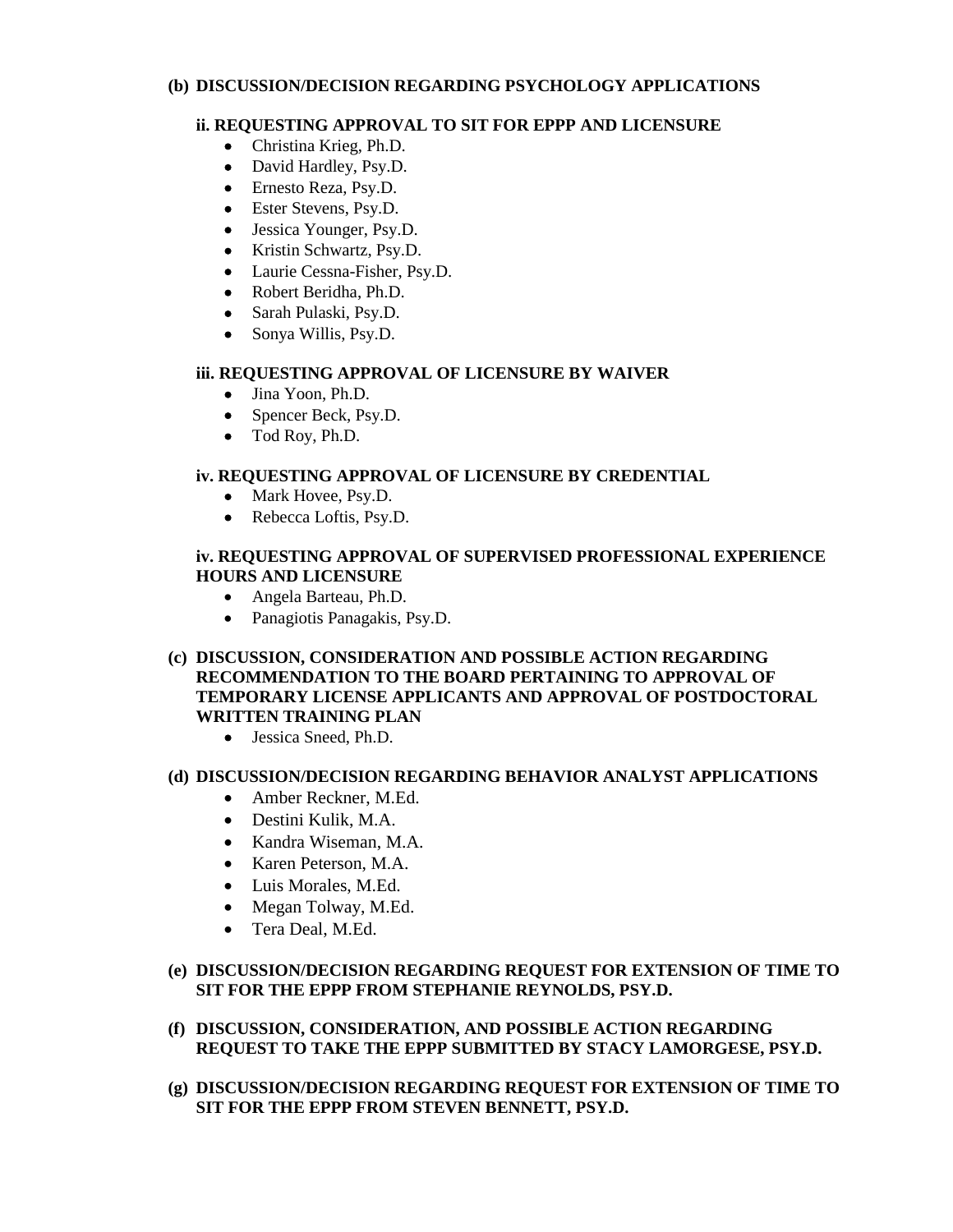#### **6) DISCUSSION, CONSIDERATION, AND POSSIBLE ACTION REGARDING AN UPDATE ON THE BEHAVIOR ANALYST BILLING CODES WORKGROUP –** Dr. Wechsler and Dr. Bohanske

#### **7) DISCUSSION, CONSIDERATION, AND POSSIBLE ACTION RELATING TO NICOLE HUGGINS AND WHETHER TO OPEN A COMPLAINT –** Ms. Chapman

The Board may vote to go into Executive Session on any item on the agenda, pursuant to A.R.S. § 38-431.03(A)(2), to review confidential records, and/or A.R.S. § 38-431.03(A)(3), to receive confidential legal advice from the Board's attorney.

#### **8) DISCUSSION, CONSIDERATION, AND POSSIBLE ACTION REGARDING DETERMINATION OF JURISDICTION IN RFI 16-35 RECEIVED AGAINST ALYSHA TEED, PH.D. –** Ms. Chapman

The Board may vote to go into Executive Session on any item on the agenda, pursuant to A.R.S. § 38- 431.03(A)(2), to review confidential records, and/or A.R.S. § 38-431.03(A)(3), to receive confidential legal advice from the Board's attorney.

- **9) DISCUSSION, CONSIDERATION, AND POSSIBLE ACTION REGARDING APPLICATION FOR TEMPORARY LICENSURE, REQUEST FOR APPROVAL OF POSTDOCTORAL WRITTEN TRAINING PLAN AND TO SIT FOR THE EPPP SUBMITTED BY RIELLY BOYD, PH.D. AND POSSIBLE DENIAL OF THE SAME–** Dr. Flowers
- **10) DISCUSSION, CONSIDERATION, AND POSSIBLE ACTION REGARDING APPLICATION FOR TEMPORARY LICENSURE, REQUEST FOR APPROVAL OF POSTDOCTORAL WRITTEN TRAINING PLAN AND TO SIT FOR THE EPPP SUBMITTED BY FRANCIA DAY, PSY.D. AND POSSIBLE DENIAL OF THE SAME –** Dr. Mellott
- **11) DISCUSSION, CONSIDERATION, AND POSSIBLE ACTION REGARDING APPLICATION FOR TEMPORARY LICENSURE, REQUEST FOR APPROVAL OF POSTDOCTORAL WRITTEN TRAINING PLAN AND TO SIT FOR THE EPPP SUBMITTED BY PARISA SHOJA, PSY.D. AND POSSIBLE DENIAL OF THE SAME–** Dr. Mellott
- **12) DISCUSSION, CONSIDERATION, AND POSSIBLE ACTION REGARDING APPLICATION FOR LICENSURE AS A PSYCHOLOGIST SUBMITTED BY YOLANDA HOBBS, PH.D. AND POSSIBLE DENIAL OF THE SAME –** Dr. Mellott
- **13) DISCUSSION, CONSIDERATION, AND POSSIBLE ACTION REGARDING APPLICATION FOR LICENSURE AS A BEHAVIOR ANALYST SUBMITTED BY STEPHANIE SHAFFER, M.S. AND POSSIBLE DENIAL OF THE SAME–** Dr. Mellott
- **14) DISCUSSION, CONSIDERATION AND POSSIBLE ACTION REGARDING PREINTERNSHIP EXPERIENCE AS IT PERTAINS TO DIRECT PATIENT/CLIENT CONTACT –** Dr. Mellott
- **15) DISCUSSION, CONSIDERATION, AND POSSIBLE ACTION REGARDING APPLICATION FOR LICENSURE AS A PSYCHOLOGIST SUBMITTED JOSEPHINE SHAAR AND POSSIBLE DENIAL OF THE SAME –** Dr. Mellott
- **16) DISCUSSION, CONSIDERATION, AND POSSIBLE ACTION REGARDING CORRESPONDENCE FROM DEBRA GOLDFINE, PH.D. REQUESTING A 30-DAY EXTENSION TO COMPLETE A PHYSICAL EXAMINATION REQUIRED BY THE BOARD –** Ms. Broaddus
- **17) DISCUSSION, CONSIDERATION AND POSSIBLE ACTION RELATING TO WHETHER A COMPLAINT DIFFERS FROM A REQUEST FOR INVESTIGATION** – Dr. Wechsler